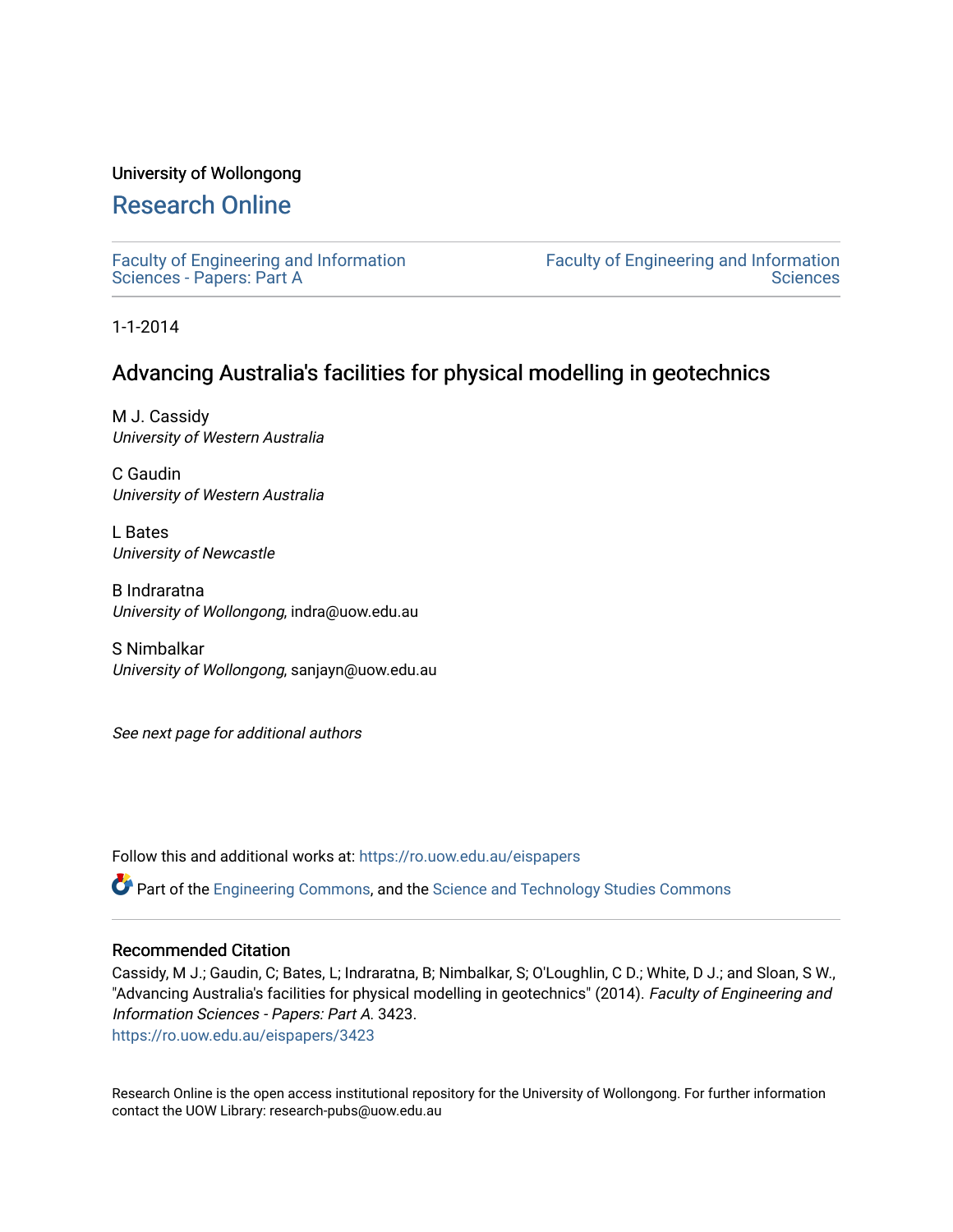# Advancing Australia's facilities for physical modelling in geotechnics

### **Abstract**

This paper presents details of the advancements of the Australian Research Council Centre of Excellence for Geotechnical Science and Engineering to the apparatus, facilities and methods for physical modelling in geotechnics. This advancement includes (i) the launch of a National Geotechnical Centrifuge Facility with a new 10 m diameter fixed beam centrifuge that will be capable of spinning 2.4 tonnes of soil at 100 gravities, (ii) a new mobile soft soil in situ testing laboratory, (iii) a new national facility for the cyclic testing of high-speed rail and (iv) three recirculating flumes, called O-tubes, which are presented in another paper of this special issue. This paper provides an overview of this new equipment and the aims of the research that it will underpin. The equipment will provide enhanced possibilities for Australia to conduct project specific testing for future energy and transportation infrastructure developments, nationally and internationally.

## **Disciplines**

Engineering | Science and Technology Studies

## Publication Details

Cassidy, M. J., Gaudin, C., Bates, L., Indraratna, B., Nimbalkar, S., O'Loughlin, C. D., White, D. J. & Sloan, S. W. (2014). Advancing Australia's facilities for physical modelling in geotechnics. Australian Geomechanics Journal, 49 (4), 3-12.

## **Authors**

M J. Cassidy, C Gaudin, L Bates, B Indraratna, S Nimbalkar, C D. O'Loughlin, D J. White, and S W. Sloan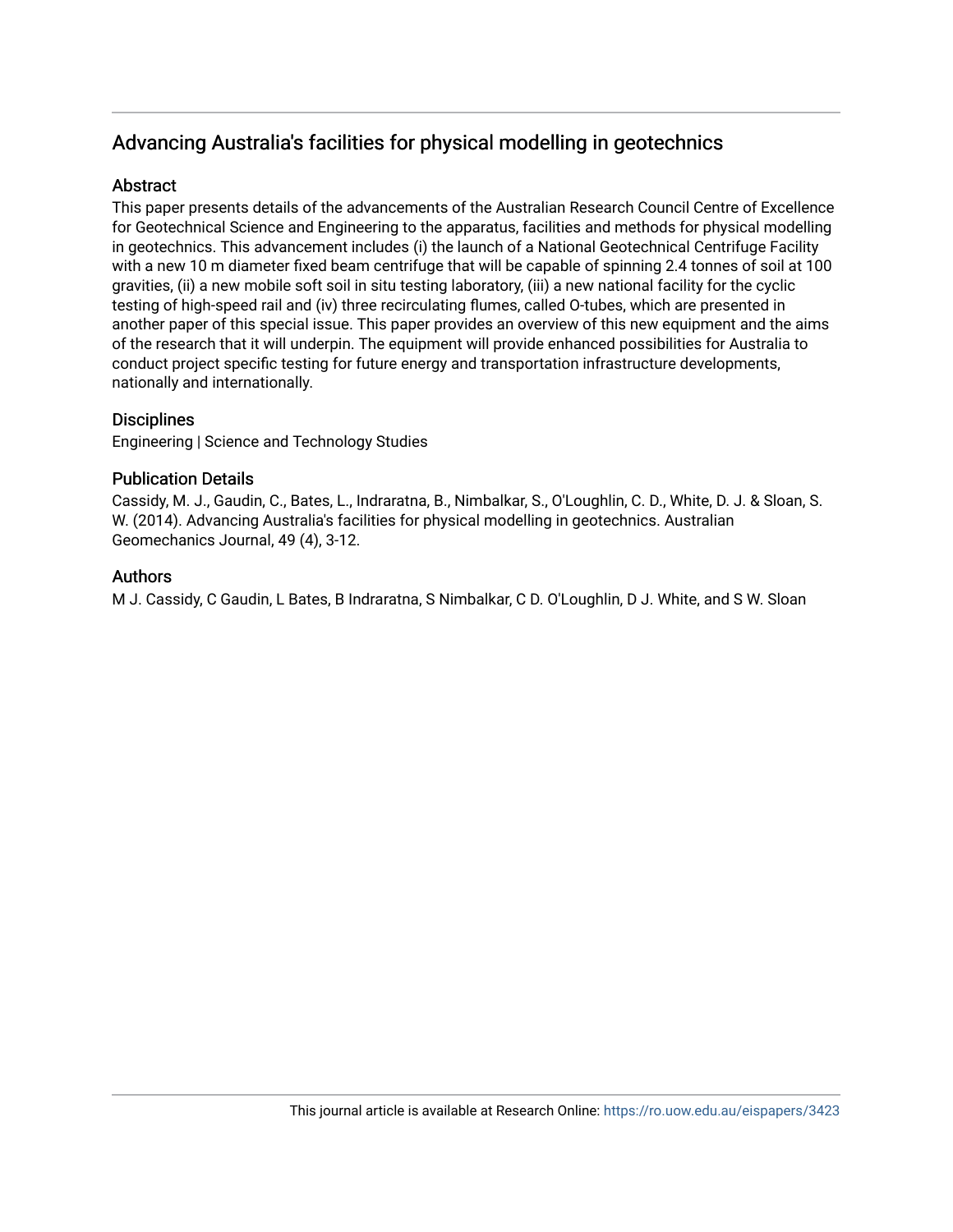## **ADVANCING AUSTRALIA'S FACILITIES FOR PHYSICAL MODELLING IN GEOTECHNICS**

M.J. Cassidy<sup>1</sup>, C. Gaudin<sup>1</sup>, L. Bates<sup>2</sup>, B. Indraratna<sup>3</sup>, S. Nimbalkar<sup>3</sup>, C.D. O'Loughlin<sup>1</sup>, D.J. White<sup>1</sup>, S.W. Sloan<sup>2</sup> <sup>1</sup>ARC Centre of Excellence for Geotechnical Science and Engineering, The University of Western Australia, Crawley, WA, Australia <sup>2</sup>ARC Centre of Excellence for Geotechnical Science and Engineering, The University of Newcastle, Callaghan, NSW, Australia <sup>3</sup>ARC Centre of Excellence for Geotechnical Science and Engineering, University of Wollongong, Wollongong, NSW, Australia

### **ABSTRACT**

This paper presents details of the advancements of the Australian Research Council Centre of Excellence for Geotechnical Science and Engineering to the apparatus, facilities and methods for physical modelling in geotechnics. This advancement includes (i) the launch of a National Geotechnical Centrifuge Facility with a new 10 m diameter fixed beam centrifuge that will be capable of spinning 2.4 tonnes of soil at 100 gravities, (ii) a new mobile soft soil in situ testing laboratory, (iii) a new national facility for the cyclic testing of high-speed rail and (iv) three recirculating flumes, called O-tubes, which are presented in another paper of this special issue. This paper provides an overview of this new equipment and the aims of the research that it will underpin. The equipment will provide enhanced possibilities for Australia to conduct project specific testing for future energy and transportation infrastructure developments, nationally and internationally.

#### **INTRODUCTION**  $\mathbf{1}$

Due to the complex behaviour of soils and the development of new types of characterisation tools and foundation systems, there remain many geotechnical engineering problems that necessitate the validation and calibration of models and design methods using physical observations. Under the leadership of the Australian Research Council (ARC) Centre of Excellence for Geotechnical Science and Engineering (CGSE), the geotechnical community in Australia has collaborated to establish state-of-the-art testing facilities to model new geotechnical infrastructure associated with the energy and transport industries. Three major developments have been facilitated by the ARC through its Linkage Infrastructure Equipment and Facilities grant program: (i) a new 10 m diameter 240 g-tonne fixed-arm beam centrifuge. (ii) a new mobile soft soil in situ testing laboratory and (iii) a new prototype-scale, fully instrumented rail track for the cyclic testing of high-speed rail. These components will be key testing equipment for new national centres that incorporate 11 other Australian Universities, including the National Geotechnical Centrifuge Facility to be based at the University of Western Australia (UWA), the National Soft-Soil Field Station at Ballina in Northern New South Wales (and managed by the University of Newcastle (UoN), see Kelly et al., 2014 and Li et al., 2014) and a national facility for the cyclic testing of high-speed rail at the University of Wollongong (UoW). This paper provides an overview of this new equipment, the aims of the research that it will underpin and testing possibilities that it provides for Australian geotechnical engineers and industry.

#### $\overline{2}$ NATIONAL GEOTECHNICAL CENTRIFUGE CENTRE

#### $2.1$ **EXISTING FACILITIES**

The CGSE at the UWA already operates a 3.6 m diameter 40 g-tonne fixed beam geotechnical centrifuge that is capable of accelerating experimental packages of 200 kg up to 200 g (Randolph et al., 1991) and a 1.2 m drum centrifuge that can operate at up to 400 g (Stewart et al., 1998) (Figure 1). These facilities have been an essential component of the development of new design and analysis methods for offshore foundations for over two decades. The strength and stiffness of geomaterials depend on the effective stress level, so only by spinning the soil and foundation models at high gravities can similitude between small scale models and full scale conditions be maintained. The sheer size of offshore engineering structures removes any potential for full scale physical tests; therefore, geotechnical centrifuge testing is essential.

The beam and drum facilities were established in 1989 and 1999, respectively, and have been in rapidly increasing demand from academia and industry, both national and international. The cumulative usage over the last three years is an average of over 500 days a year, making these geotechnical centrifuge facilities the most productive in the world. An average of 30 research projects are undertaken each year, enabling academics and PhD students to develop solutions for a broad range of offshore and onshore geotechnical issues. During the past 3 years, approximately 40% of this usage has been dedicated to research collaboration with industry. This percentage is double that of 2003, reflecting the wide and increasing recognition of benefits to industry brought by centrifuge modelling and serving as testimony to the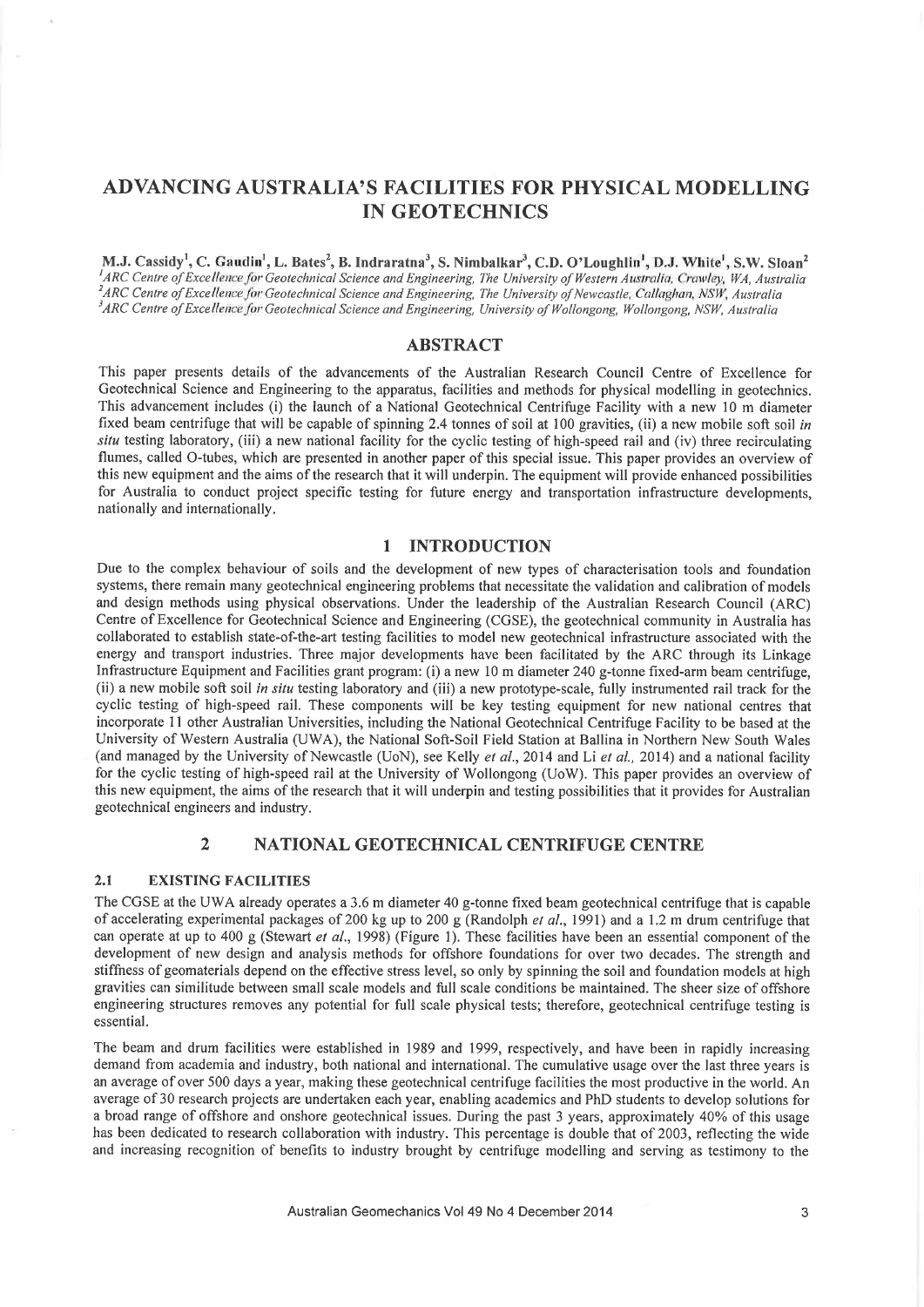expertise developed at UWA. A key example of the increasing utilisation of centrifuge modelling by industry is the research projects undertaken within the ARC CGSE to support pipeline design for every major offshore pipeline that is currently in progress offshore of Australia, including the Browse, Gorgon, Ichthys, Pluto and Wheatstone projects.

The centrifuge facilities are supported by a team of eight electronic, mechanical and software engineers who have built, over the years, unmatched expertise in developing state-of-the-art modelling techniques. Models, instrumentation, image acquisition, motion control and data acquisition systems are designed and manufactured in-house, in direct collaboration with researchers and industry partners. These devices notably include an independent, self-powered wireless data acquisition system capable of sampling, filtering and converting data at 1 MHz and 16-bit resolution (Gaudin et al., 2009) and a motion control system capable of applying complex loading or displacement sequences, including varying control modes on different axes, mimicking realistic typical offshore loadings and permitting the study of soil-structure interaction behaviour (De Catania et al., 2010). These systems have been instrumental in enabling new research areas to be investigated within the CGSE.

The CGSE also maintains a library of marine soils from many oil and gas basins, including carbonate sand and silt from the North West Shelf and soft clay from West Africa. These natural soils are often utilised in our centrifuge testing programs to ensure that the outcomes and design methods are readily applicable to offshore conditions.



Figure 1: Existing centrifuge facilities at UWA: 3.6 m diameter 40-g tonne fixed beam centrifuge (left) and 1.2 m diameter 400 g capable drum centrifuge (right).

#### $2.2$ THE NATIONAL GEOTECHNICAL CENTRIFUGE FACILITY

The geotechnical community in Australia has collaborated to establish a new National Geotechnical Centrifuge Facility (NGCF) based at UWA. The two existing beam and drum centrifuges (Figure 1) will be augmented by a new Actidyn C72-2 240 g-tonne beam centrifuge that is 10 m in diameter (Figure 2). This centrifuge will spin a model package of 2,400 kg at 134 revolutions per minute, accelerating the soil to 100 g (or 1,400 kg at 130 g). This equipment, which represents the latest generation of geotechnical centrifuges, is equipped with automatic balancing, state-of-the-art robotic actuators, remote control and telepresence capabilities.

This new NGCF will provide additional capabilities related to robotic motion control, sensing, imaging and telepresence (to allow the close involvement of remotely located researchers and industry partners). These technologies will extend the current modelling capabilities to provide additional realism and will extend the measurement systems to allow the collection of more sophisticated and detailed records of events and deliver them to a wider user network. The size and technology associated with existing centrifuges restrict some of these developments and associated research.

The larger centrifuge and its state-of-the-art robotic control system and high-speed optic fibre communication system will enable the following:

- 1. New simulation techniques made possible by advanced robotics and a larger centrifuge platform:
	- -Realistic simulation of modern 'in-flight' construction technologies with robotics, for example, staged embankment construction, with associated ground improvement techniques, such as soil nailing and the use of geotextiles;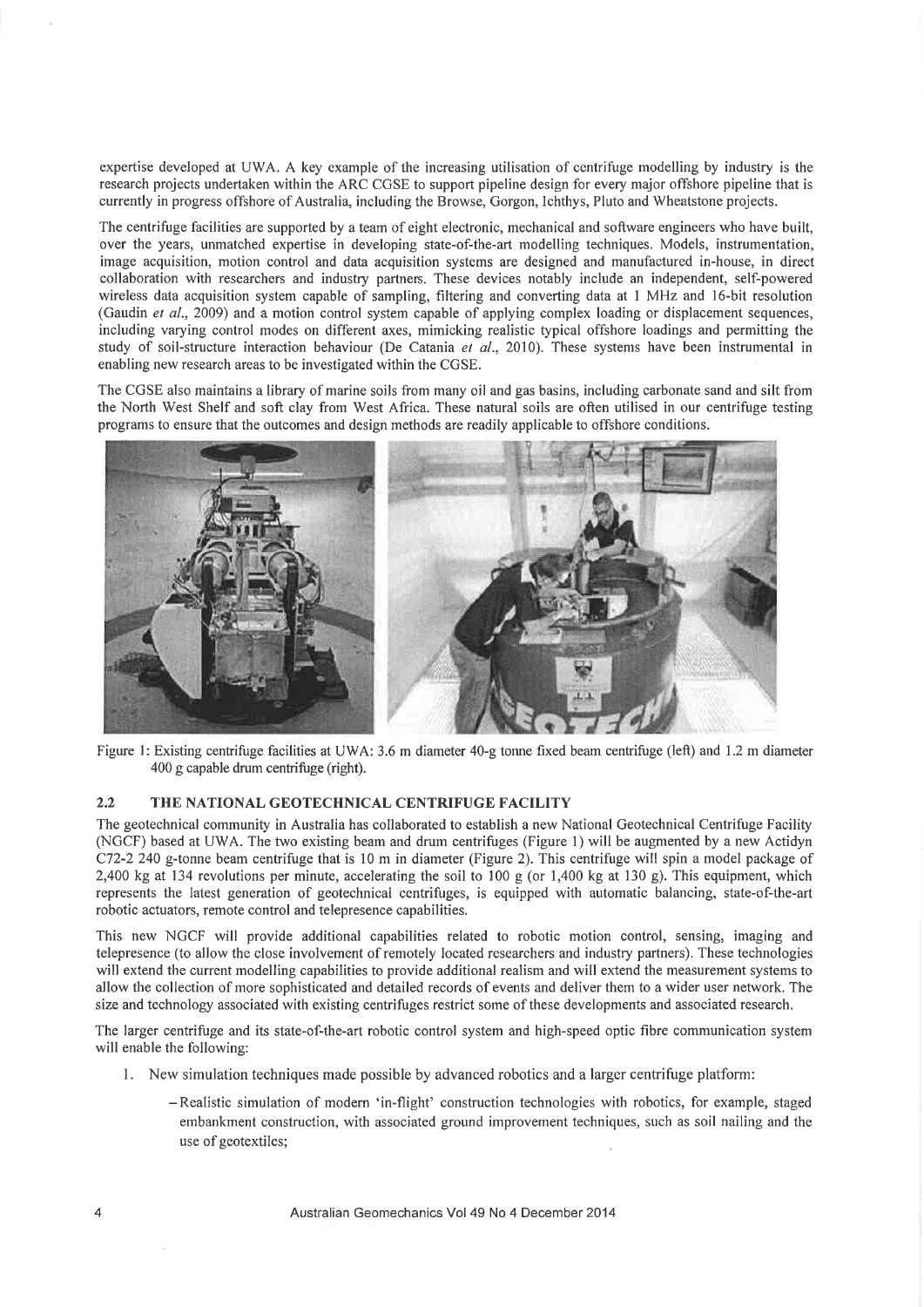- -Realistic simulation of offshore design loadings encompassing whole-life behaviour applied to intricate model structures, such as multi-footing offshore platforms, pipelines and risers;
- -Realistic scale modelling of deep excavation and tailing pond construction, accurately representing geostatic stresses and consolidation/swelling processes.
- 2. Next-generation centrifuge modelling technology made possible by a larger centrifuge platform and high speed optic fibre communications:
	- $-$  Precise sensing of 2D and 3D surface displacements using multi-camera photogrammetry;
	- -Comprehensive wireless sensing of pressure, acceleration and displacement with micro-electro mechanical system (MEMS) technology;
	- -Remote telepresence of collaborators using synchronous image and data transmission;
	- More detailed and instrumented models monitored with minimally intrusive sensor networks.

The new centrifuge will be housed in a purpose-built centrifuge laboratory 593  $m<sup>2</sup>$  in size. The two existing centrifuges will also be relocated to the new laboratory, creating a unique hub of three centrifuges supported by an electronic laboratory, a mechanical workshop and a technical team of four operators, two electronic engineers, two software engineers and one mechanical engineer (Figure. 3). The soil preparation room,  $191 \text{ m}^2$  in size, will serve the three centrifuges and will host three 1-g modelling stations that will benefit from the data acquisition and motion control systems developed for the centrifuges.

The development of hybrid numerical-physical testing, a novel scaled riser and pipeline sections, a four degree-offreedom actuator and sophisticated load control algorithms will also be key projects for this new facility.

The NGCF has received the support of 6 Australian universities, the UWA, the UoN, the UoW, the University of Queensland, Monash University and the University of Adelaide, and forms an integral part of the ARC Centre of Excellence for Geotechnical Science and Engineering. The facility will underpin many research areas within the CoE but will also seek to service the entire Australian geotechnical community, both offshore and onshore, and reaffirm Australia's position as one of the foremost nations for geotechnical physical modelling.



Figure 2: The C72-2 centrifuge being commissioned at UWA early 2016. The facility will feature unique remote control capabilities enabling continuous spinning over nights and weekends, as well as telepresence capabilities, enabling remote engagement with national and international collaborators.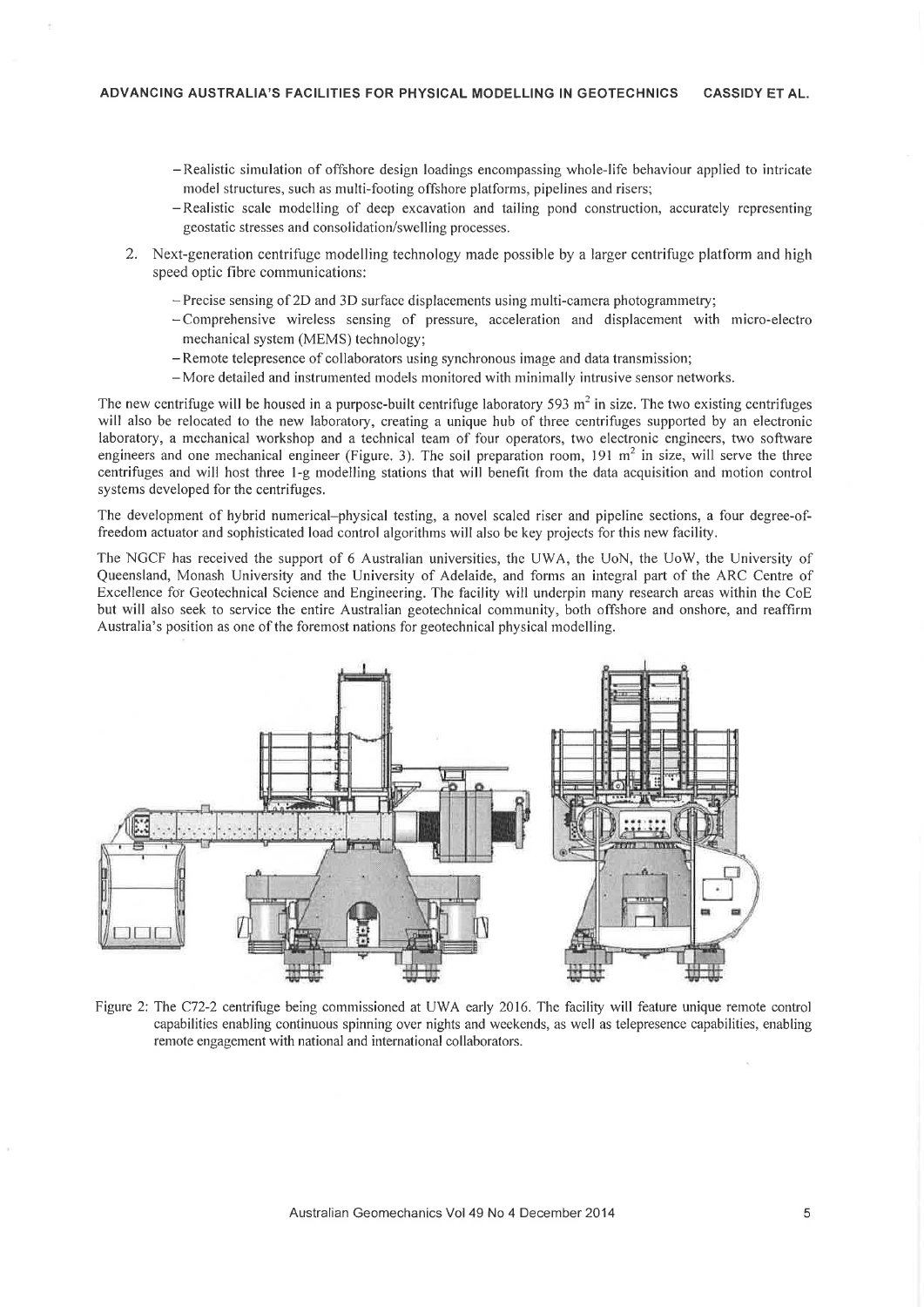

Figure 3: An overview of the new centrifuge laboratory layout showing the three geotechnical centrifuges, the soil preparation and 1g testing area, the control command rooms, the electronic laboratory and the mechanical support laboratory. This will be one of the largest geotechnical centrifuge laboratories in the world and the only one featuring three operating centrifuges.

#### 3 MOBILE SOFT SOIL IN SITU TESTING LABORATORY

#### $3.1$ **EXISTING IN SITUTESTING FACILITY**

The CGSE through the UoN has operated the truck-mounted in situ testing facility "NewSyd" for the past 15 years (Figure 4). The current facility comprises a 200 kN truck-mounted testing rig that is operated on a full-time basis by two dedicated technical staff. The existing facility performs research testing to provide data for the development of in situ testing tools, interpretation methods and the general measurement of in situ soil properties. In addition, the facility is used to actively promote the use of advanced in situ testing by providing training for undergraduate and postgraduate students as well as professional engineers. Within the current operational model, the facility also undertakes a limited amount of commercial testing to cover ongoing operation and development costs.

A disadvantage of the current testing facility is that in situ tests must be conducted from the truck-mounted facility, which weighs 20 tonnes and is problematic for sites that are difficult to access, such as soft ground. Soft soils are no longer avoidable in major infrastructure projects. For example, the upgrade of the Pacific Highway along the east coast of Australia involves substantial lengths of raised embankment over extensive areas of soft clay. The in situ testing of these soils is particularly important because of the great difficulty of high quality soft soil sampling.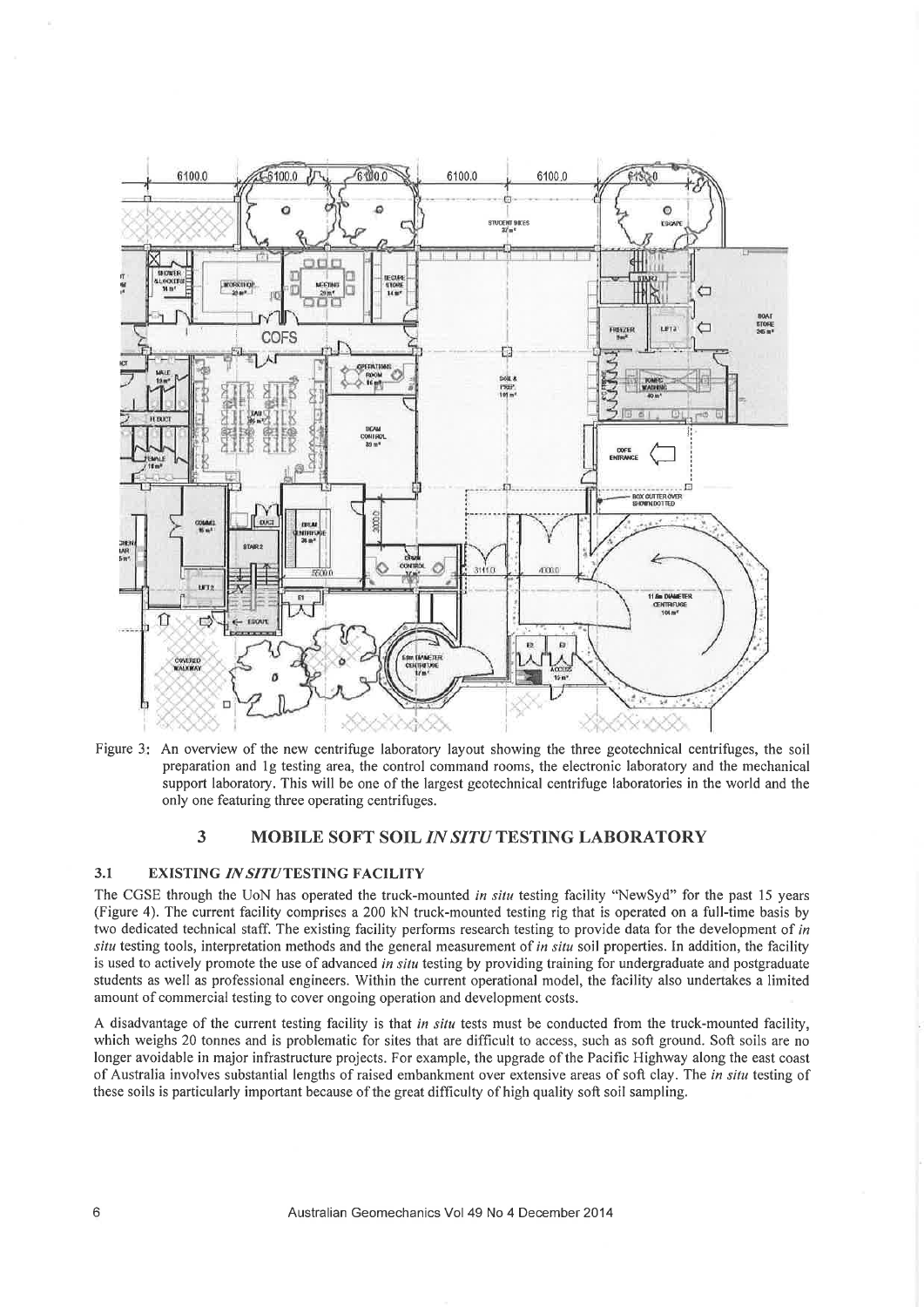

Figure 4: Current NewSyd facility at the Ballina site. Note the temporary working platform to support the vehicle weight.

#### $3.2$ THE NATIONAL MOBILE FACILIY FOR THE TESTING OF SOFT SOILS

A new crawler-mounted in situ soil testing laboratory capable of accessing soft and swampy sites is currently being commissioned by the CGSE at UoN and is supported by six other universities. The new facility will be operational by the end of 2014 and will provide Australian geotechnical research groups with mobile state-of-the-art field-testing facilities. Equipment essential to the research of these groups will provide real data on the behaviour of soft soils that are required for the development and calibration of new theoretical design models. The new facility will enable the development of the next generation of in situ testing devices, support field testing activities, and will lead to improved interpretation methods. This research will advance the design of infrastructure, such as roads and railways, which are increasingly being routed across soft estuarine deposits.

The new mobile testing facility comprises a customised 120 kN cabin crawler and transport truck (Figure 5). The crawler-mounted in situ testing rig provides the same high production and reliability as a truck-mounted rig but with the advantage of tracks, allowing for reduced ground pressure, increased traction and access to soft and difficult terrain. The customised rig is based on a standard cabin crawler design and has been modified to allow testing in conjunction with the transport truck, utilising the weight of the truck, thus providing additional counterweight and saving deployment time at sites where truck access is feasible. The sub-frame of the crawler has been modified to accommodate an enlarged testing opening in the floor of the rig, permit the use of wider devices and allow for nonstandard testing. The chassis of the crawler has also been customised to allow the attachment of a hydraulic jack that can be used to apply horizontal loads for experimental research activities, such as the lateral loading of screw piles. The rig will also be modified for its role as a mobile soft soil *in situ* testing laboratory with a fit-out to accommodate enhanced data logging capabilities and permit the addition of precision-control drive systems.

In addition to the conventional hydraulic pushing system, the new facility has been designed to accommodate a separate load frame that allows for the fine control of vertical and torsional actuation using an independent electric drive system. The drive system will allow for the fine control of the penetration rate and torsional rotation, with displacement rates significantly slower than conventional rates. Such slow rates are not possible with conventional hydraulic pushing systems or vane shear rotation systems. To investigate drained-undrained transition behaviour, which is the main benefit of variable-rate testing, speeds down to 0.001 mm/s are required for testing soft clay. To achieve such speeds, a separate electrical drive system and reaction frame will be developed that can be disconnected from the main penetration system. The main penetration system will be used to drive instruments to the proposed test depth and the second system will be used to provide fine control over vertical or torsional displacements at rates as low as 0.001 mm/s and 1000 h per revolution. The actuator control system will be operated using Labview based software in conjunction with electrical stepper motors, drawing on the existing UWA centrifuge technology (De Catania et al., 2010). The system will be designed to enable pre-programmed load or displacement-controlled sequences, thus providing the ability to undertake such novel testing routines as constant-load and cyclic-penetration testing as well as other nonstandard activities such as model foundation tests under the rig.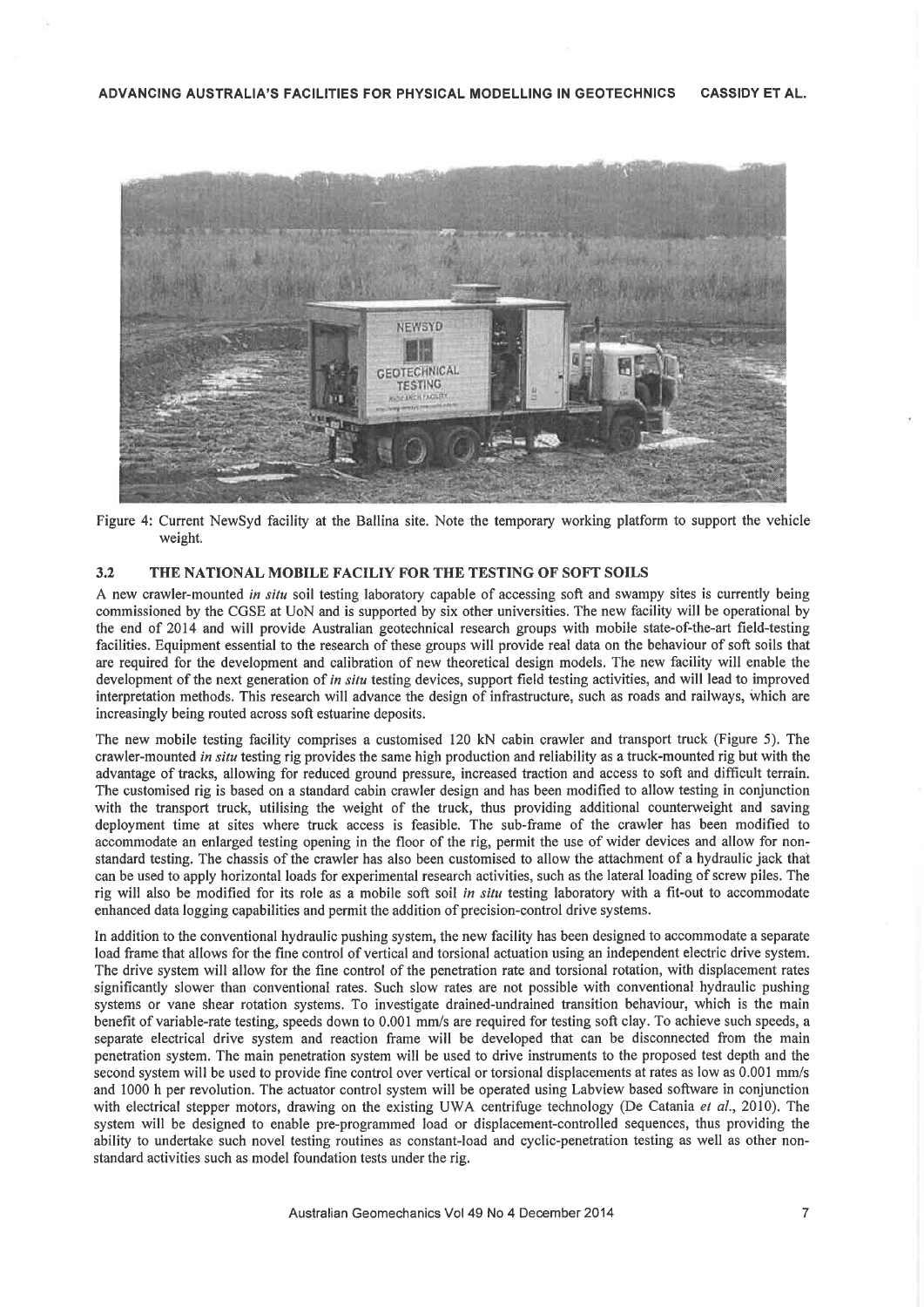

Figure 5: New mobile testing facility being built

Commercial penetrometer data acquisition systems are generally quite restrictive in their application because they are typically only designed to log data for routine tests and are generally only compatible with standard penetrometer equipment. Measurements that are required to undertake non-routine research type testing, such as logging programmed penetrometer motion sequences or variable speed penetrations, are not achievable using conventional CPT data acquisition systems. A separate generic data acquisition system will be implemented into the facility to allow for nonconventional measurements. The new data acquisition system will also provide the ability to operate non-conventional devices such as Piezoballs that include multiple pore pressure sensors. The flexibility gained with a generic data acquisition system is essential for the facility to undertake testing with new and novel penetrometer devices that may be developed in the future. This data acquisition system will also allow for the addition of generic sensors such as displacement transducers and pore pressure sensors which may be monitored, for example during pile load testing.

In addition to the generic data acquisition system described above, a separate remote high speed data acquisition system that operates by communicating back to a base station on the crawler via wireless Ethernet is to be incorporated into the facility. The remote data acquisition system, which was developed by the UWA (Gaudin et al., 2009), will enable the monitoring of up to 50 sensors. The software can remotely control acquisition (such as excitation voltages, signal amplification and logging rates), thereby enabling the crawler to become a mobile laboratory for undertaking various field tests; for example, the system can be used to remotely measure pile-driving or construction activities.

The CGSE, with the support of the Roads and Maritime Services of NSW and industry partners Coffey Geotechnics and Douglas Partners, has established Australia's first large scale soft clay testing site on the North Coast of NSW near the township of Ballina. The test site was initially opened in 2012 and work to date has included the detailed site investigation and construction of two trial embankments, as described elsewhere in this issue (Kelly et al., 2014, Li et al., 2014). The test site provides an opportunity for the compilation and comparison of in situ and laboratory tests as well as pilot studies using new site investigation technologies and will establish an extensive database for the mechanical behaviour of soft clay. The new mobile testing facility will have an essential role in the future activities on the test site by providing in situ measurements of soil properties before and after various field tests or soil treatments. Moreover, the test site and in situ testing facility combination will provide a means for researchers to perform experimental measurements using new in situ testing devices and techniques and investigate new interpretation methods on a site at which an extensive database of soil properties exists. The research undertaken with the new national test site will include an investigation of various ground improvement techniques and field scale foundation tests. The knowledge gained from these field tests will benefit industry greatly by identifying improved methods for soft soil treatment for future infrastructure projects and will lead to more robust and economical designs for major infrastructure founded on soft soils.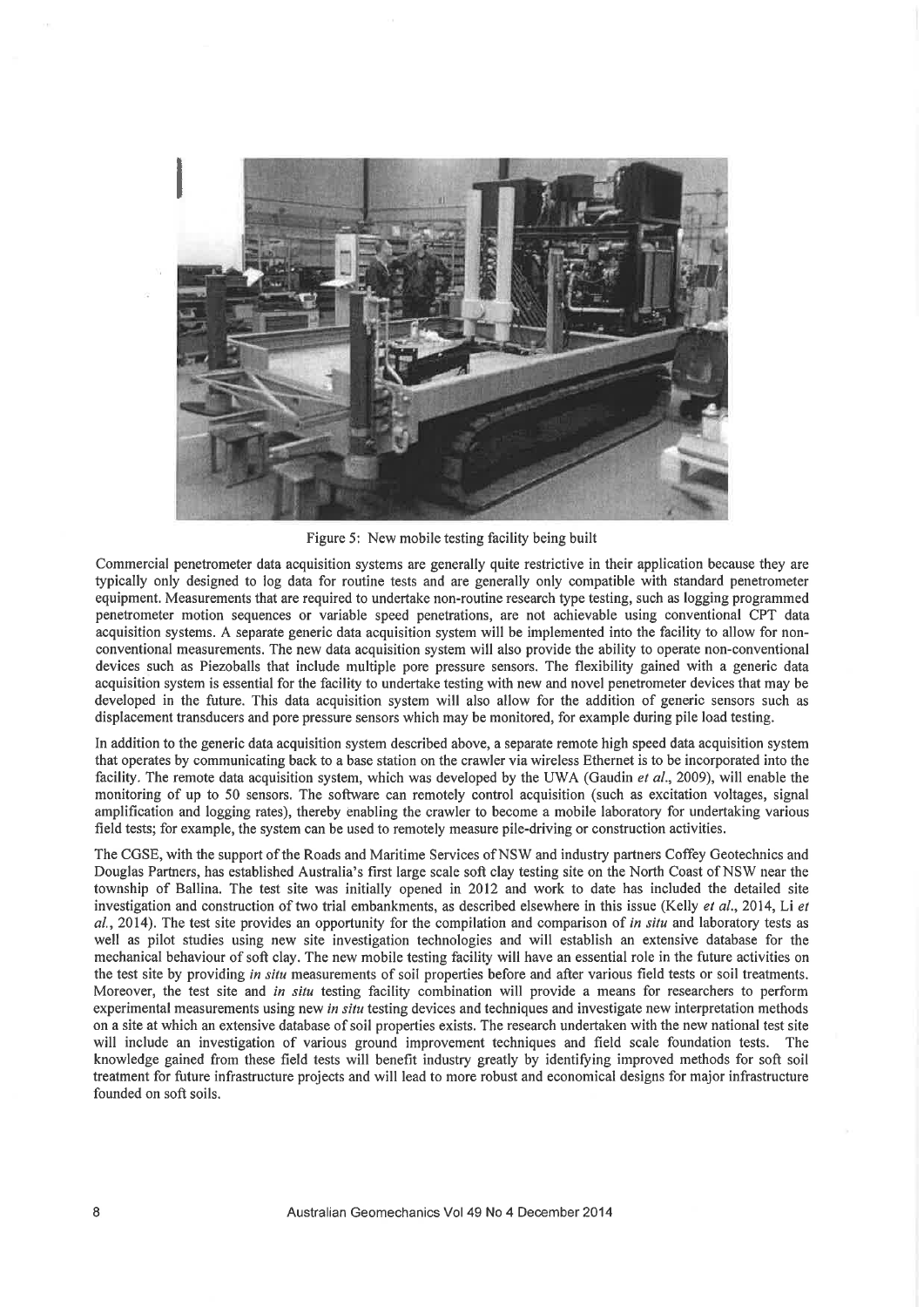#### $\overline{\mathbf{4}}$ **NATIONAL FACILITY FOR CYCLIC TESTING OF HIGH-SPEED RAIL**

#### $4.1$ **EXISTING FACILITIES**

UOW has unique facilities to conduct extensive laboratory testing of track components, including ballasts, sub-ballasts, subgrades and shock mats. To study ballast behaviour using conventional small equipment, particles must be scaled down in size, which can lead to misleading results. Therefore, UOW has designed and built two large-scale dynamic triaxial apparatus (LSDTA, diameter = 0.3 m, height = 0.6 m) and process simulation triaxial chambers (PSTC, length = 0.8 m, width = 0.6 m, height = 0.6 m) to test prototype ballast aggregates (scale ratio > 7). These test rigs with dynamic actuators are capable of applying a frequency as high as 40 Hz (Figure 6), and the volume changes of the specimen can be recorded directly by a special measuring device in the LSDTA (Indraratna, 1996) and by movement of lateral walls in the PSTC (Indraratna and Salim, 2003).

Impact loads with very high magnitudes but relatively short durations are induced by wheel-rail irregularities. To assess the behaviour of ballast under impact loads, high-capacity drop weight impact testing equipment (Figure 7) can be used, consisting of a free-fall hammer with a weight of 5.81 kN that can be dropped from a maximum height of 6 m, guided through rollers on the vertical columns fixed to the strong isolated floor (Kaewunruen and Remennikov, 2008). The strong floor consists of a  $5 \times 3 \times 2.5$  m concrete mass underlain by a compacted sand layer. The impact equipment can accommodate a test specimen within a working area of  $1.8 \times 5$  m. The impact loads are monitored by a dynamic load cell (capacity of 1200 kN) mounted on the drop hammer and connected to a computer-controlled data acquisition system. Piezoelectric accelerometers (range  $10,000 \text{ g}$ ) connected to the test specimen can record shock events. The typical magnitude of an impact load usually varies between 50 kN and 750 kN, depending on the nature of wheel-rail irregularities and the train speed. Thus, the required drop height and number of impact blows are determined by simulating a typical wheel-flat or dipped rail joint (Nimbalkar et al., 2012).

#### NATIONAL FACILITY FOR CYCLIC TESTING OF HIGH-SPEED RAIL (FCTHSR)  $4.2$

The Centre for Geomechanics and Railway Engineering at the UOW, collaborating with several other universities (University of Newcastle, University of Western Australia, University of Melbourne, University of Western Sydney, Swinburne University of Technology, Queensland University of Technology, University of Queensland, University of New South Wales, Curtin University of Technology, Monash University, University of Technology, Sydney) and one industry partner (Metro Trains Melbourne Pty Ltd), has recently secured \$1.7M through Australian Research Council's LIEF (Linkage Infrastructure, Equipment and Facilities) scheme for establishing a national facility for the cyclic testing of high-speed rail. Through extensive physical modelling and performance monitoring, this unique national facility will provide improved safety, speed and passenger comfort as well as greater efficiency in long-distance freight mobility.



Figure 6: Large triaxial rigs with a dynamic actuator designed and built at UOW.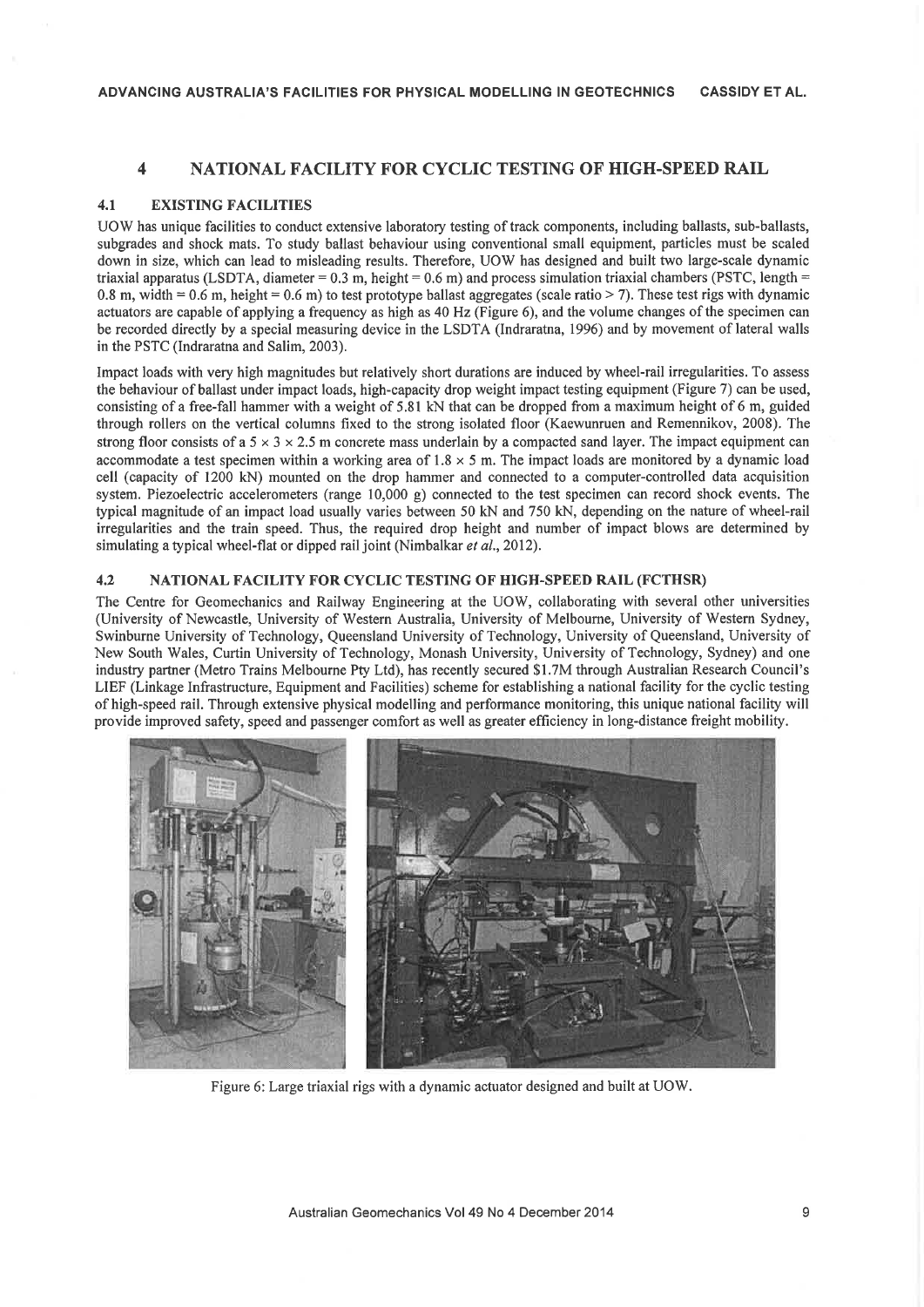

Figure 7: Drop weight impact testing equipment.



Figure 8: National Facility for Cyclic Testing of High-Speed Rail (FCTHSR).

The national facility will be installed at Russell Vale and is planned to be commissioned by mid-2015. The FCTHSR represents a prototype scale fully instrumented track subjected to dynamic loading actuators that enable the accurate estimation of real life stress-strain response. The maximum height of the facility will be 4.32 m above floor level (Figure 8). Track materials (such as ballast, sub-ballast, subgrade, geosynthetics and shock mats) will be placed beneath the rail-sleeper assembly, which consists of two test pits, loading frame, hydraulic servo system with dynamic actuator, high-capacity power supply system, an instrumentation and data acquisition system and an overhead movable crane with a 5-tonne capacity. The hydraulic system will be customised to apply cyclic loading equivalent to that of 40 tonnes axle trains travelling at speeds of up to 350 km/h. The advanced instrumentation and data acquisition system is being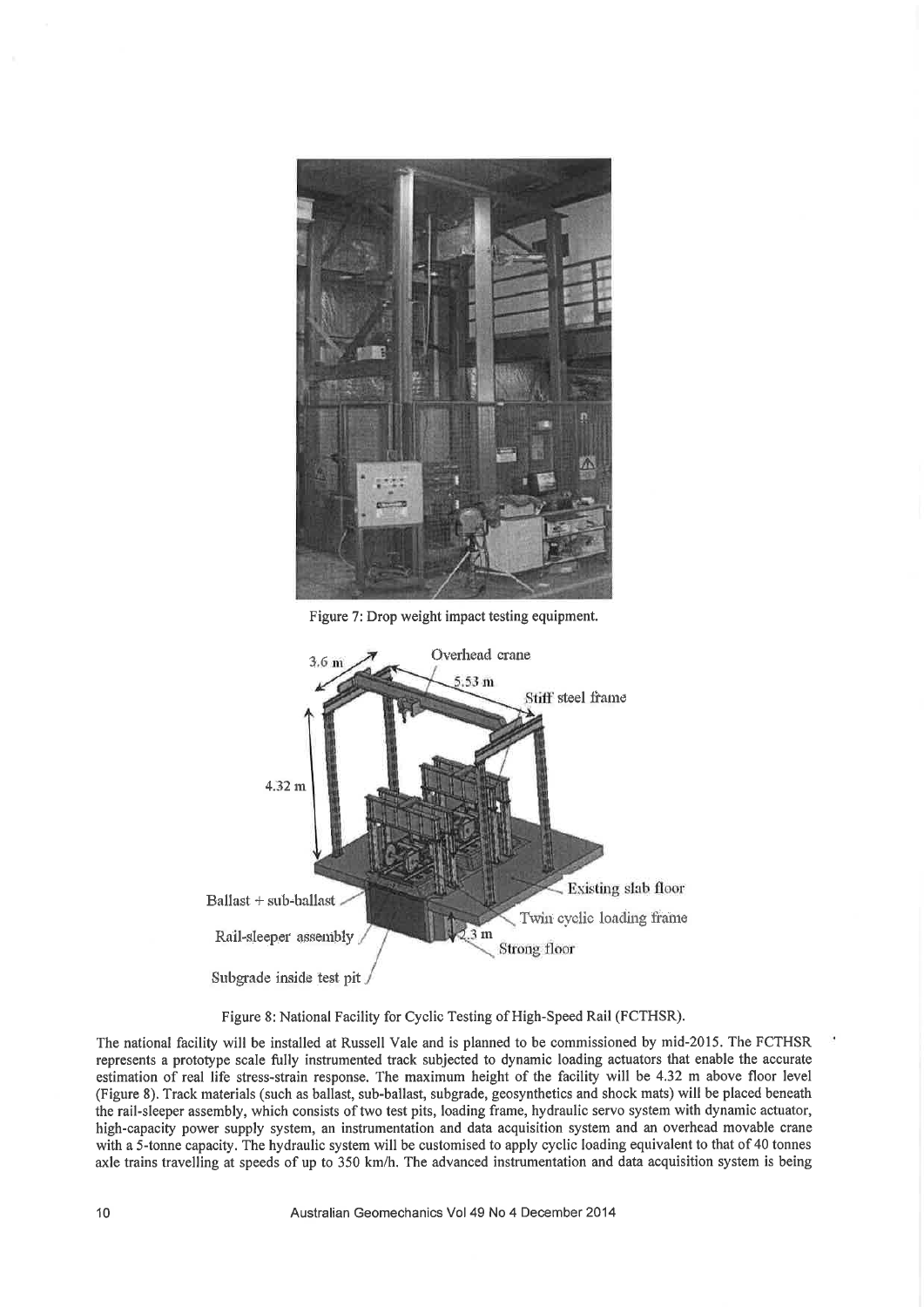designed with digital transducers and optical sensors. With axle loads of up to 40 tonnes and a frequency range of 15-60 Hz, representing train speeds of approximately 75-350 km/h, the proposed facility can accommodate a range of cyclic loading patterns and material properties to evaluate track performance under different structural and geotechnical conditions.

Although extensive research has been conducted on individual track components, there have been few efforts toward the performance verification of composite tracks subjected to different ground and loading conditions. Conventional techniques suffer from various major limitations, and scale effects are often difficult to quantify. The ability to accurately predict overall track performance is inhibited by the lack of appreciation of track interfaces and the complex interaction between the track components. The proposed new facility will:

- Create new areas of research that are of significant economic interest to Australia using large physical models with extensive instrumentation and monitoring systems;
- -Enhance the ability of major research consortiums, namely the ARC-CGSE and the CRC for Rail Manufacturing (RM-CRC), to launch new state-of-the-art research programs, building on their existing ARC-, CRC- and industry-funded initiatives;
- Provide a genuine vehicle for collaboration among research groups at participating universities;
- Encourage the Australian rail industry to undertake advanced research that will enable troubleshooting of specific problematic track conditions and/or study the performance of new track materials.

The new areas of research evolving using this facility include:

- The investigation of ballast breakage under high speed cyclic loads and extreme impact;
- Analysis of the response of concrete sleepers to extreme loads under high speeds;
- Assessment of effectiveness of synthetic geo-inclusions for improved track stability;
- Vibration mitigation of carriage-track-foundation interactions;
- Advanced sensor technology for in-service structural health monitoring of tracks.

UOW and UON researchers are currently collaborating to determine the cyclic load deformation response of rail tracks and to accurately simulate the adverse impact loads at the wheel-rail interface, capturing the complex mechanisms of ballast breakage and plastic shakedown at increased speeds. Numerical predictions have been calibrated with large scale laboratory testing and field data from the towns of Singleton, Sandgate and Bulli. Upon commissioning of the FCTHSR, the strength and deformation properties of track infrastructure under dynamic and seismic loading will be ascertained under a broad range of cyclic loads and frequencies. Keen collaboration among UOW, UWA, UON, QUT and UTS researchers is expected to yield new technical specifications and guidelines that are absent in Australian rail standards today.

In summary, this unique and world-class test facility will enable Australian researchers to simulate more realistic track conditions in a controlled laboratory environment and will facilitate innovative designs for enhanced track capacity at significantly elevated speeds, generating economies of scale in mixed-freight and commuter traffic, as well as ensure increased track longevity and reduced costs of maintenance.

#### $\overline{5}$ **CONCLUSIONS**

This paper has described three new physical modelling testing facilities that are being established under the umbrella of the ARC Centre of Excellence for Geotechnical Science and Engineering (CGSE). These facilities include a new 10 m diameter 240 g-tonne fixed-arm beam centrifuge that will be used to maintain correct scaling between large geotechnical footings and infrastructure and their small scale laboratory models. The NewSyd cone truck, already used extensively on Australia's east coast, will also receive a significant upgrade. With the field testing station at Ballina in Northern New South Wales, this development is an advancement of Australia's large-scale testing facilities for soft clay soils. The paper also describes a new prototype-scale fully instrumented rail track for the cyclic testing of high-speed rail infrastructure, including ballast breaking, response of concrete sleepers, assessment of the effectiveness of synthetic geo-inclusions to improve track stability and vibration measurements. The overarching aim of the development of this infrastructure is to provide the Australian geotechnical research and engineering communities with state-of-the-art physical modelling facilities to underpin economic and safe infrastructure developments in our future.

#### 6 **ACKNOWLEDGEMENTS**

The Australian Research Council (ARC) Centre for Excellence for Geotechnical Science and Engineering was established in 2010 under the ARC Centres of Excellence Programme. The three facilities described in this paper also